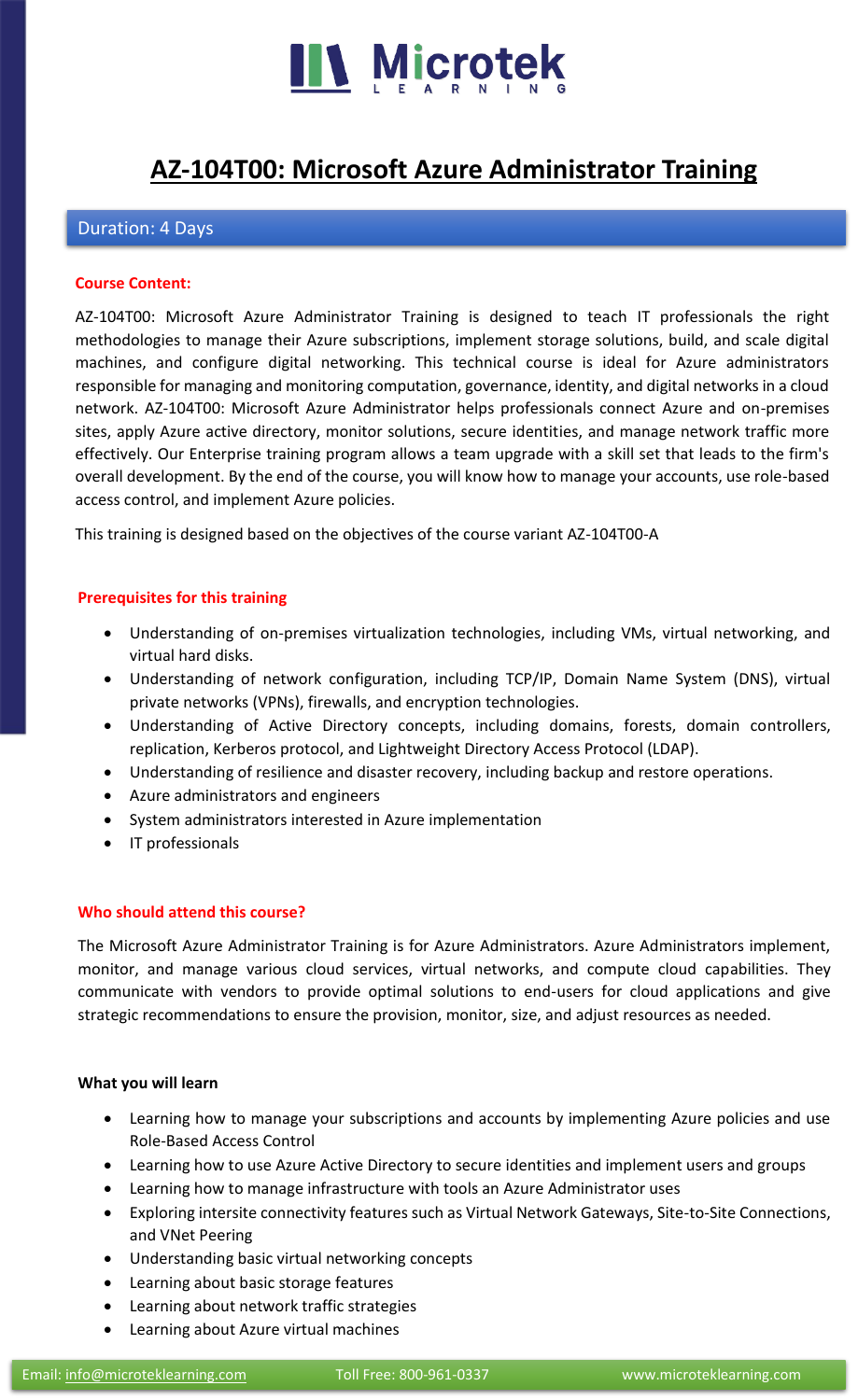

- Learning about backing up files and folders including virtual machine backups
- Learning administers serverless computing features
- Learning how to monitor your Azure infrastructure

## **Curriculum**

## **Module 1: Identity**

In this module, you will learn how to secure identities with Azure Active Directory and implement users and groups.

### **Lesson**

- Azure Active Directory
- Users and Groups
- Lab: Manage Azure Active Directory Identities

After completing this module, students will be able to:

- Secure and manage identities with Azure Active Directory.
- Implement and manage users and groups.

## **Module 2: Governance and Compliance**

In this module, you will learn about managing your subscriptions and accounts, implementing Azure policies, and using Role-Based Access Control.

## **Lesson**

- Subscriptions and Accounts
- Azure Policy
- Role-based Access Control (RBAC)

**Lab:** Manage Subscriptions and RBAC

**Lab:** Manage Governance via Azure Policy

After completing this module, students will be able to:

- Implement and manage Azure subscriptions and accounts.
- Implement Azure Policy, including custom policies.
- Use RBAC to assign permissions.

# **Module 3: Azure Administration**

In this module, you will learn about the tools an Azure Administrator uses to manage their infrastructure. This includes the Azure Portal, Cloud Shell, Azure PowerShell, CLI, and Resource Manager Templates. This module includes:

# **Lesson**

- Azure Resource Manager
- Azure Administrator Tools
- ARM Templates

**Lab:** Manage Azure resources by Using the Azure Portal

**Lab:** Manage Azure resources by Using ARM Templates

**Lab:** Manage Azure resources by Using Azure PowerShell (optional)

**Lab:** Manage Azure resources by Using Azure CLI (optional)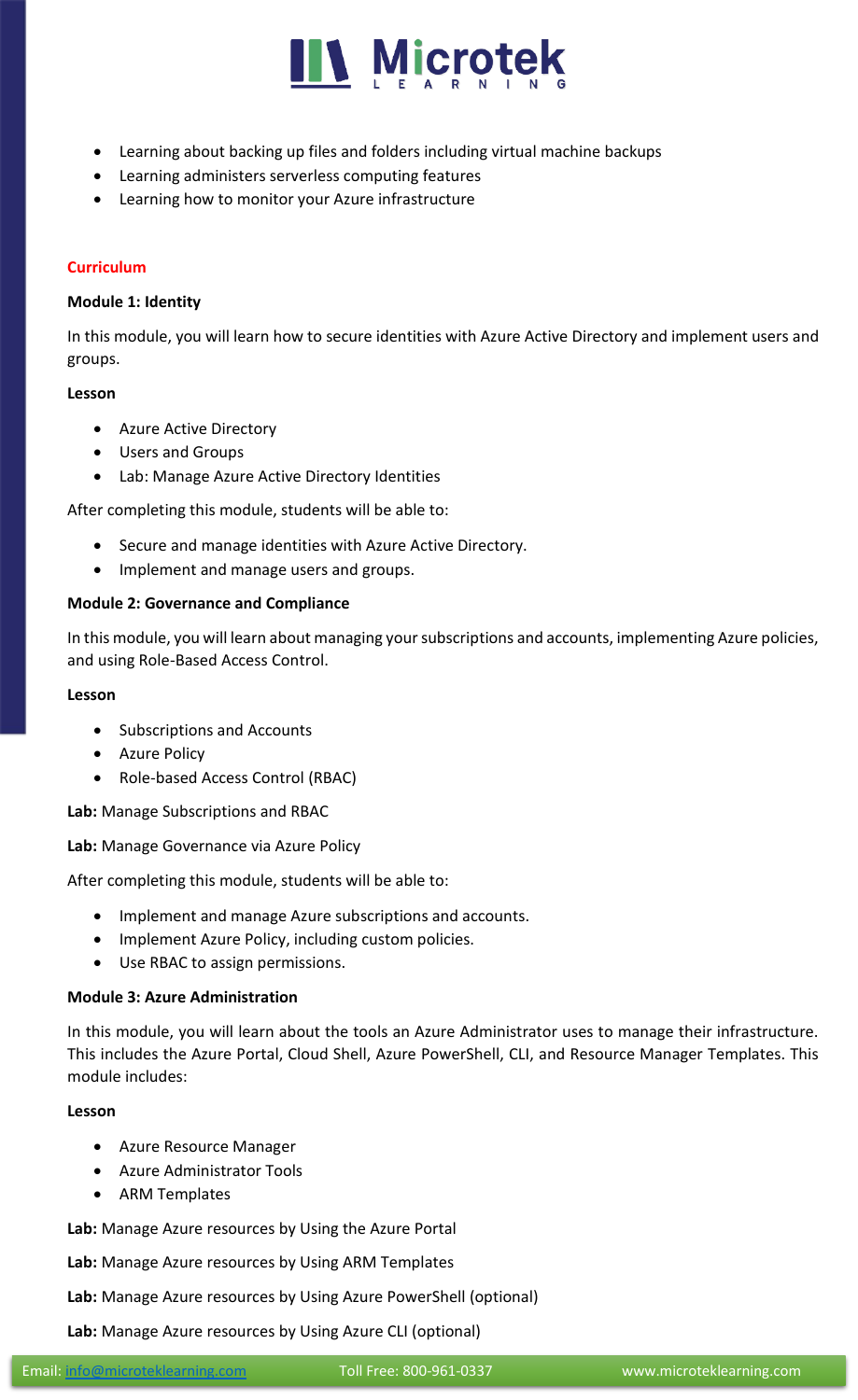

After completing this module, students will be able to:

- Leverage Azure Resource Manager to organize resources.
- Use the Azure Portal and Cloud Shell.
- Use Azure PowerShell and CLI.
- Use ARM Templates to deploy resources.

### **Module 4: Virtual Networking**

In this module, you will learn about basic virtual networking concepts like virtual networks and subnetting, IP addressing, network security groups, Azure Firewall, and Azure DNS.

### **Lesson**

- Virtual Networks
- Network Security groups
- Azure Firewall
- Azure DNS

**Lab:** Implement Virtual Networking

After completing this module, students will be able to:

- Implement virtual networks and subnets.
- Configure network security groups.
- Configure Azure Firewall.
- Configure private and public DNS zones.

### **Module 5: Intersite Connectivity**

In this module, you will learn about intersite connectivity features including VNet Peering, Virtual Network Gateways, and Site-to-Site Connections.

### **Lesson**

- VNet Peering
- VPN Gateway Connections
- ExpressRoute and Virtual WAN

**Lab:** Implement Intersite Connectivity

After completing this module, students will be able to:

- Configure VNet Peering.
- Configure VPN gateways.
- Choose the appropriate intersite connectivity solution.

### **Module 6: Network Traffic Management**

In this module, you will learn about network traffic strategies including network routing and service endpoints, Azure Load Balancer, and Azure Application Gateway.

### **Lesson**

- Network Routing and Endpoints
- Azure Load Balancer
- Azure Application Gateway

**Lab:** Implement Traffic Management

After completing this module, students will be able to:

• Configure network routing including custom routes and service endpoints.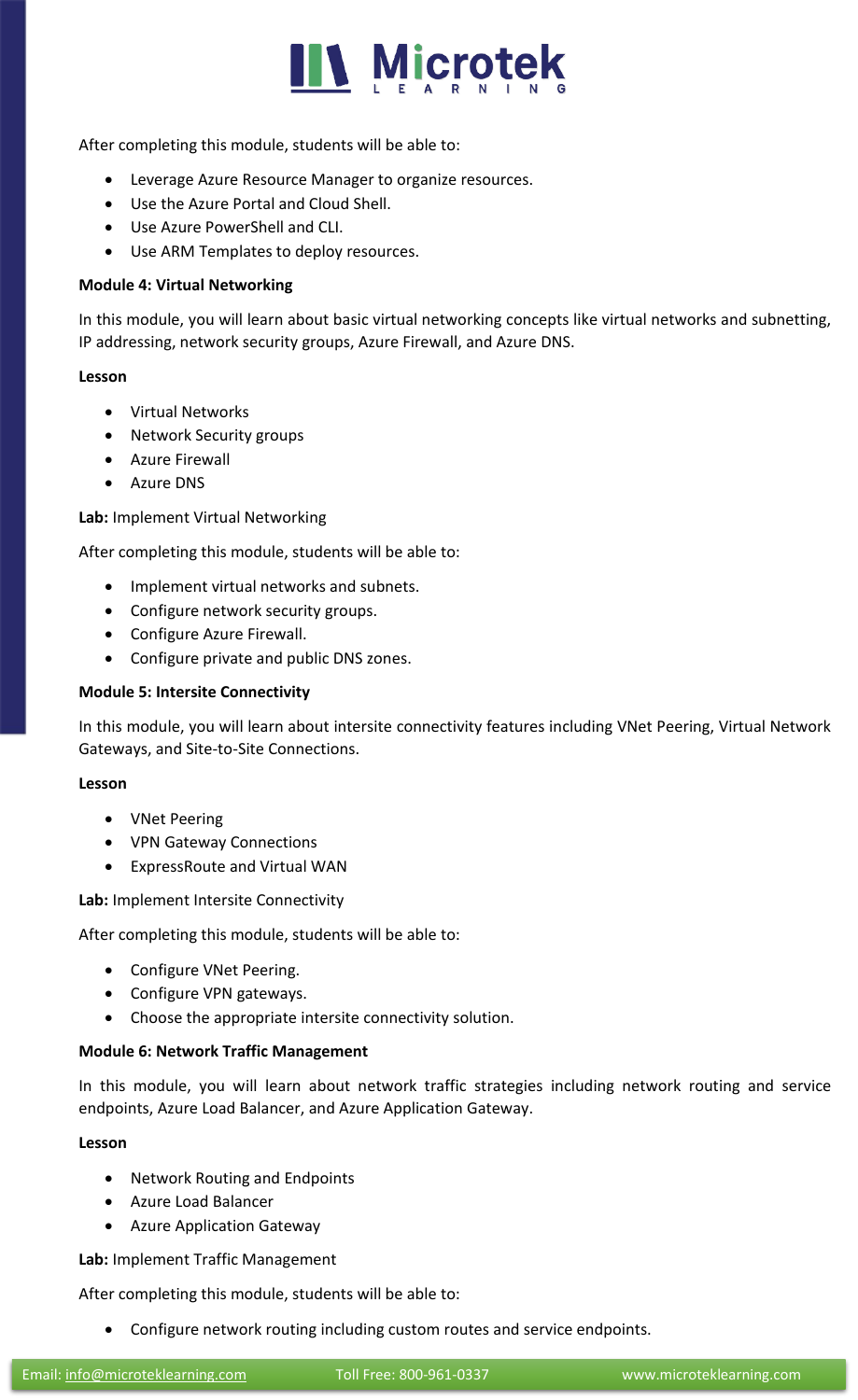

- Configure an Azure Load Balancer.
- Configure and Azure Application Gateway.

#### **Module 7: Azure Storage**

In this module, you will learn about basic storage features including storage accounts, blob storage, Azure files and File Sync, storage security, and storage tools.

#### **Lesson**

- Storage Accounts
- Blob Storage
- Storage Security
- Azure Files and File Sync
- Managing Storage

**Lab:** Manage Azure storage

After completing this module, students will be able to:

- Create Azure storage accounts.
- Configure blob containers.
- Secure Azure storage.
- Configure Azure files shares and file sync.
- Manage storage with tools such as Storage Explorer.

### **Module 8: Azure Virtual Machines**

In this module, you will learn about Azure virtual machines including planning, creating, availability and extensions.

#### **Lesson**

- Creating Virtual Machines
- Virtual Machine Availability
- Virtual Machine Extensions

**Lab:** Manage virtual machines

After completing this module, students will be able to:

- Plan for virtual machine implementations.
- Create virtual machines.
- Configure virtual machine availability, including scale sets.
- Use virtual machine extensions.

### **Module 9: PaaS Compute Options**

In this module, you will learn how to administer serverless computing features like Azure App Service, Azure Container Instances, and Kubernetes.

### **Lesson**

- Azure App Service Plans
- Azure App Service
- Container Services
- Azure Kubernetes Service

**Lab:** Implement Web Apps

**Lab:** Implement Azure Container Instances